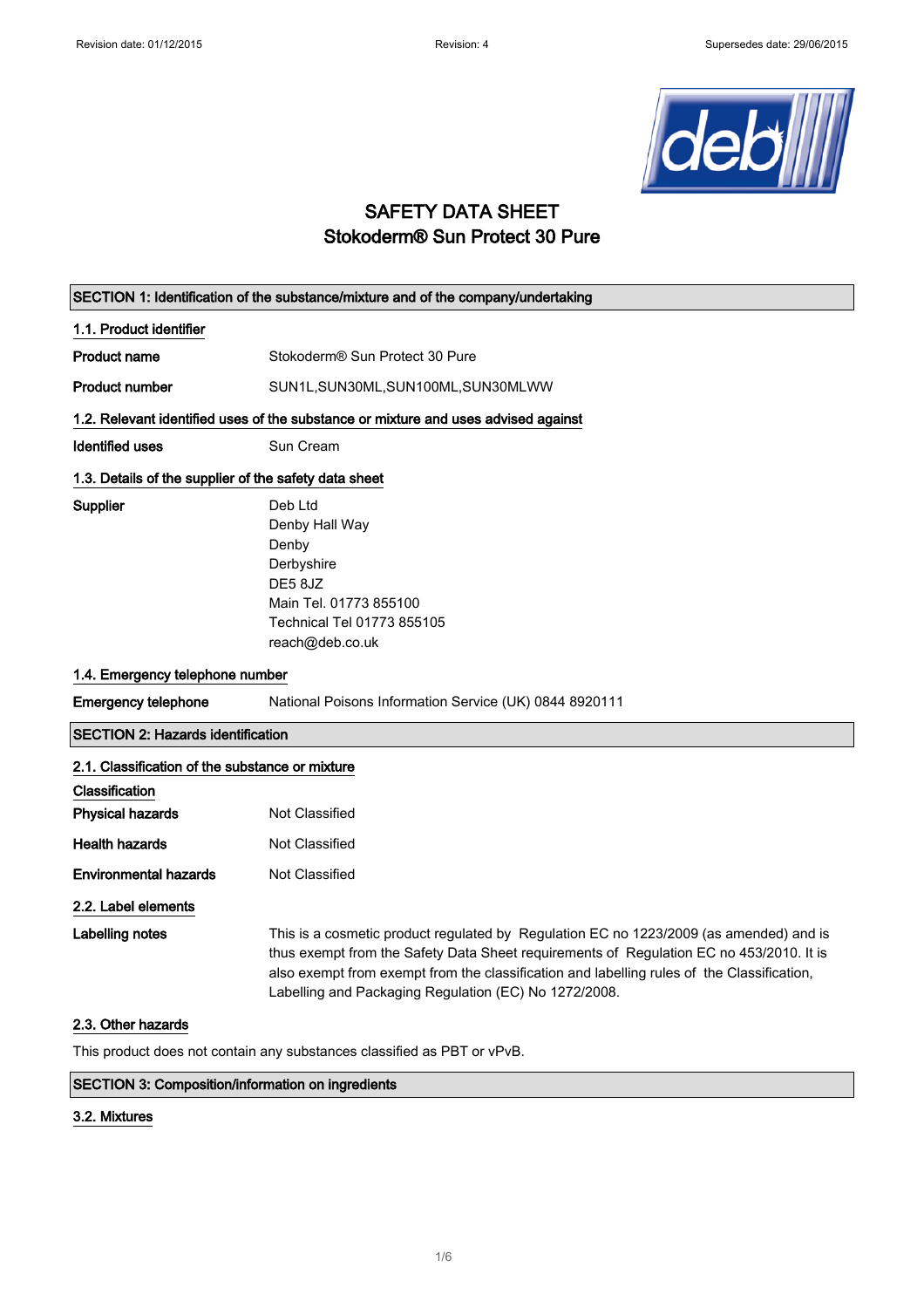INCI Aqua **Octocrylene** Butyl Methoxydibenzoylmethane Stearic Acid Benzophenone-3 Methylene Bis-benzotriazolyl Tetramethylbutylphenol Ethylhexyl Methoxycinnamate Cetearyl Alcohol Dimethicone Caprylic/Capric Triglyceride Cyclopentasiloxane Glycerin Paraffinum Liquidum Dimethiconol Theobroma Cacao Sodium Benzoate Tocopheryl Acetate Phenoxyethanol Benzotriazolyl Dodecyl p-Cresol Simmondsia Chinensis Xanthan Gum Panthenol

#### SECTION 4: First aid measures

### 4.1. Description of first aid measures

| <b>SECTION 5: Firefighting measures</b>                                         |                                                                                                                                                                      |  |
|---------------------------------------------------------------------------------|----------------------------------------------------------------------------------------------------------------------------------------------------------------------|--|
| Notes for the doctor                                                            | No specific recommendations.                                                                                                                                         |  |
| 4.3. Indication of any immediate medical attention and special treatment needed |                                                                                                                                                                      |  |
| Eye contact                                                                     | May cause temporary eye irritation.                                                                                                                                  |  |
| <b>Skin contact</b>                                                             | No specific symptoms known.                                                                                                                                          |  |
| Ingestion                                                                       | No specific symptoms known.                                                                                                                                          |  |
| Inhalation                                                                      | No specific symptoms known.                                                                                                                                          |  |
| 4.2. Most important symptoms and effects, both acute and delayed                |                                                                                                                                                                      |  |
| Eye contact                                                                     | Remove any contact lenses and open eyelids wide apart. Continue to rinse for at least 15<br>minutes. Get medical attention promptly if symptoms occur after washing. |  |
| <b>Skin contact</b>                                                             | Not relevant.                                                                                                                                                        |  |
| Ingestion                                                                       | Rinse mouth thoroughly with water. Get medical attention if any discomfort continues.                                                                                |  |
| <b>Inhalation</b>                                                               | Not relevant. Unlikely route of exposure as the product does not contain volatile substances.                                                                        |  |
|                                                                                 |                                                                                                                                                                      |  |

## 5.1. Extinguishing media

Suitable extinguishing media The product is not flammable. Use fire-extinguishing media suitable for the surrounding fire.

#### 5.2. Special hazards arising from the substance or mixture

| Hazardous combustion | No known hazardous decomposition products. |
|----------------------|--------------------------------------------|
| products             |                                            |

#### 5.3. Advice for firefighters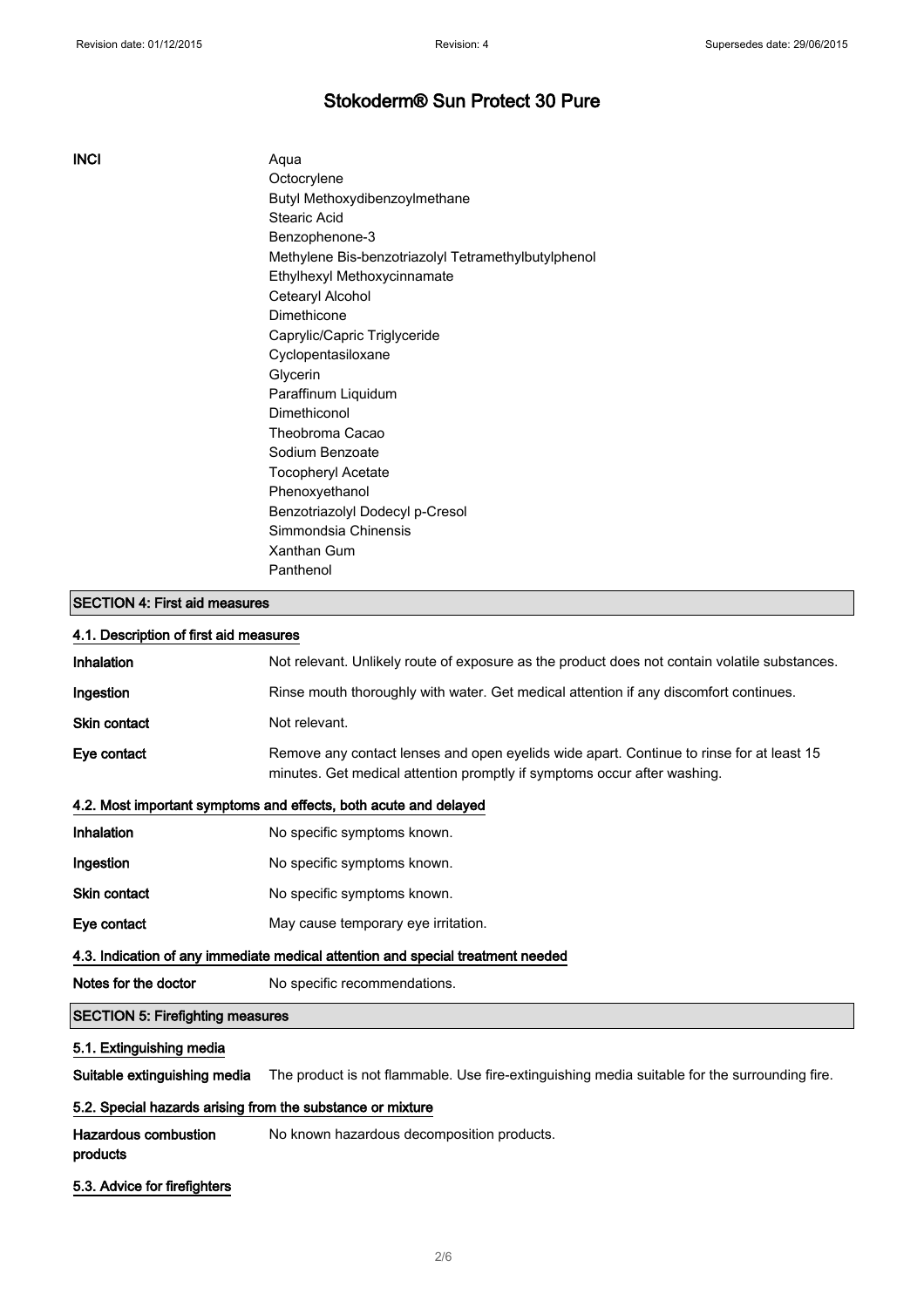| Protective actions during<br>firefighting                  | No specific firefighting precautions known.                                                                                                                                                                                                      |  |  |
|------------------------------------------------------------|--------------------------------------------------------------------------------------------------------------------------------------------------------------------------------------------------------------------------------------------------|--|--|
| <b>SECTION 6: Accidental release measures</b>              |                                                                                                                                                                                                                                                  |  |  |
|                                                            | 6.1. Personal precautions, protective equipment and emergency procedures                                                                                                                                                                         |  |  |
| <b>Personal precautions</b>                                | Avoid contact with eyes.                                                                                                                                                                                                                         |  |  |
| 6.2. Environmental precautions                             |                                                                                                                                                                                                                                                  |  |  |
| <b>Environmental precautions</b>                           | Not considered to be a significant hazard due to the small quantities used.                                                                                                                                                                      |  |  |
|                                                            | 6.3. Methods and material for containment and cleaning up                                                                                                                                                                                        |  |  |
| Methods for cleaning up                                    | Flush away spillage with plenty of water. Avoid contamination of ponds or watercourses with<br>washing down water. Absorb spillage with non-combustible, absorbent material. Do not<br>discharge into drains or watercourses or onto the ground. |  |  |
| 6.4. Reference to other sections                           |                                                                                                                                                                                                                                                  |  |  |
| Reference to other sections                                | For waste disposal, see Section 13.                                                                                                                                                                                                              |  |  |
| <b>SECTION 7: Handling and storage</b>                     |                                                                                                                                                                                                                                                  |  |  |
| 7.1. Precautions for safe handling                         |                                                                                                                                                                                                                                                  |  |  |
| <b>Usage precautions</b>                                   | Avoid contact with eyes.                                                                                                                                                                                                                         |  |  |
|                                                            | 7.2. Conditions for safe storage, including any incompatibilities                                                                                                                                                                                |  |  |
| <b>Storage precautions</b>                                 | Stable at normal ambient temperatures.                                                                                                                                                                                                           |  |  |
| 7.3. Specific end use(s)                                   |                                                                                                                                                                                                                                                  |  |  |
| Specific end use(s)                                        | The identified uses for this product are detailed in Section 1.2.                                                                                                                                                                                |  |  |
| SECTION 8: Exposure Controls/personal protection           |                                                                                                                                                                                                                                                  |  |  |
| 8.1. Control parameters                                    |                                                                                                                                                                                                                                                  |  |  |
| Ingredient comments                                        | None.                                                                                                                                                                                                                                            |  |  |
| 8.2. Exposure controls                                     |                                                                                                                                                                                                                                                  |  |  |
| Appropriate engineering<br>controls                        | Not relevant.                                                                                                                                                                                                                                    |  |  |
| Eye/face protection                                        | Not relevant.                                                                                                                                                                                                                                    |  |  |
| <b>Respiratory protection</b>                              | No specific recommendations.                                                                                                                                                                                                                     |  |  |
| <b>SECTION 9: Physical and Chemical Properties</b>         |                                                                                                                                                                                                                                                  |  |  |
| 9.1. Information on basic physical and chemical properties |                                                                                                                                                                                                                                                  |  |  |
| Appearance                                                 | Creamy liquid.                                                                                                                                                                                                                                   |  |  |
| Colour                                                     | White.                                                                                                                                                                                                                                           |  |  |
| Odour                                                      | Characteristic.                                                                                                                                                                                                                                  |  |  |
| pH                                                         | pH (concentrated solution): 6.5-8.0                                                                                                                                                                                                              |  |  |
| 9.2. Other information                                     |                                                                                                                                                                                                                                                  |  |  |
| Other information                                          | None.                                                                                                                                                                                                                                            |  |  |
| <b>SECTION 10: Stability and reactivity</b>                |                                                                                                                                                                                                                                                  |  |  |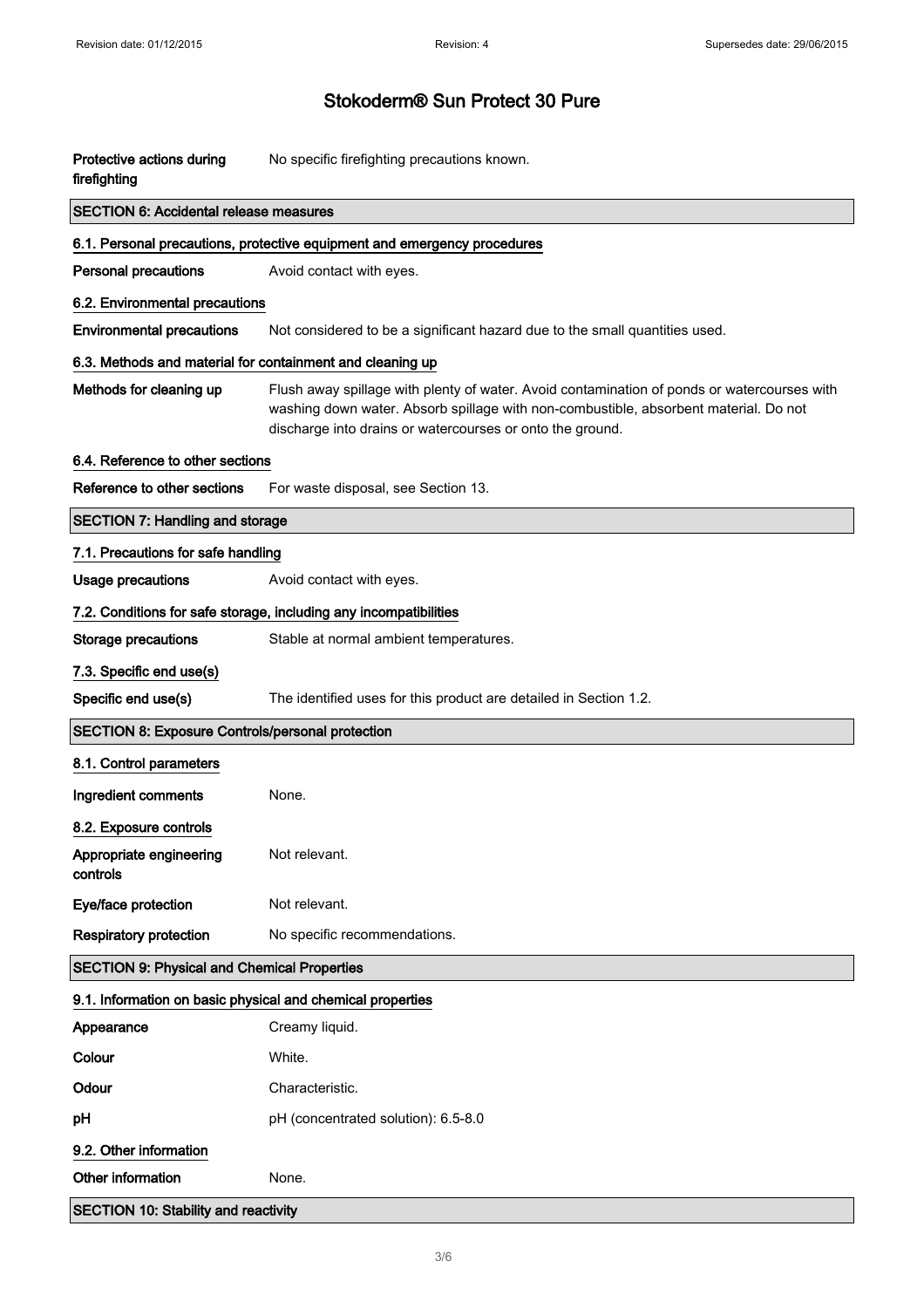| 10.1. Reactivity                             |                                                                                                                                                                                                                                                                                                                                                                                                                                                                                       |  |
|----------------------------------------------|---------------------------------------------------------------------------------------------------------------------------------------------------------------------------------------------------------------------------------------------------------------------------------------------------------------------------------------------------------------------------------------------------------------------------------------------------------------------------------------|--|
| <b>Reactivity</b>                            | There are no known reactivity hazards associated with this product.                                                                                                                                                                                                                                                                                                                                                                                                                   |  |
| 10.2. Chemical stability                     |                                                                                                                                                                                                                                                                                                                                                                                                                                                                                       |  |
| <b>Stability</b>                             | Stable at normal ambient temperatures.                                                                                                                                                                                                                                                                                                                                                                                                                                                |  |
| 10.3. Possibility of hazardous reactions     |                                                                                                                                                                                                                                                                                                                                                                                                                                                                                       |  |
| Possibility of hazardous<br>reactions        | None known.                                                                                                                                                                                                                                                                                                                                                                                                                                                                           |  |
| 10.4. Conditions to avoid                    |                                                                                                                                                                                                                                                                                                                                                                                                                                                                                       |  |
| <b>Conditions to avoid</b>                   | There are no known conditions that are likely to result in a hazardous situation.                                                                                                                                                                                                                                                                                                                                                                                                     |  |
| 10.5. Incompatible materials                 |                                                                                                                                                                                                                                                                                                                                                                                                                                                                                       |  |
| Materials to avoid                           | No specific material or group of materials is likely to react with the product to produce a<br>hazardous situation.                                                                                                                                                                                                                                                                                                                                                                   |  |
| 10.6. Hazardous decomposition products       |                                                                                                                                                                                                                                                                                                                                                                                                                                                                                       |  |
| Hazardous decomposition<br>products          | Does not decompose when used and stored as recommended.                                                                                                                                                                                                                                                                                                                                                                                                                               |  |
| <b>SECTION 11: Toxicological information</b> |                                                                                                                                                                                                                                                                                                                                                                                                                                                                                       |  |
| 11.1. Information on toxicological effects   |                                                                                                                                                                                                                                                                                                                                                                                                                                                                                       |  |
| <b>General information</b>                   | A qualified toxicologist has evaluated and approved this product by conducting a Product<br>Safety Assessment as per the Cosmetic Regulation n EC no 1223/2009 (as amended).<br>Based on knowledge of the properties of the components, adverse effects on human health<br>are not to be expected in normal use. Customer complaint data demonstrates the product to<br>be completely harmless to the skin. The 48h Single Patch Test results show the product to be<br>non-irritant. |  |
| Inhalation                                   | No specific health hazards known.                                                                                                                                                                                                                                                                                                                                                                                                                                                     |  |
| Ingestion                                    | May cause discomfort if swallowed.                                                                                                                                                                                                                                                                                                                                                                                                                                                    |  |
| Skin contact                                 | Skin irritation should not occur when used as recommended.                                                                                                                                                                                                                                                                                                                                                                                                                            |  |
| Eye contact                                  | May cause temporary eye irritation.                                                                                                                                                                                                                                                                                                                                                                                                                                                   |  |
| <b>SECTION 12: Ecological Information</b>    |                                                                                                                                                                                                                                                                                                                                                                                                                                                                                       |  |
| Ecotoxicity                                  | Not regarded as dangerous for the environment.                                                                                                                                                                                                                                                                                                                                                                                                                                        |  |
| 12.1. Toxicity                               |                                                                                                                                                                                                                                                                                                                                                                                                                                                                                       |  |
| 12.2. Persistence and degradability          |                                                                                                                                                                                                                                                                                                                                                                                                                                                                                       |  |
| Persistence and degradability                | The surfactant(s) contained in this product complies(comply) with the biodegradability criteria<br>as laid down in Regulation (EC) No. 648/2004 on detergents. Data to support this assertion<br>are held at the disposal of the competent authorities of the Member States and will be made<br>available to them at their direct request, or at the request of a detergent manufacturer.                                                                                             |  |
| 12.3. Bioaccumulative potential              |                                                                                                                                                                                                                                                                                                                                                                                                                                                                                       |  |
| <b>Bioaccumulative potential</b>             | No data available on bioaccumulation.                                                                                                                                                                                                                                                                                                                                                                                                                                                 |  |
| 12.4. Mobility in soil                       |                                                                                                                                                                                                                                                                                                                                                                                                                                                                                       |  |
| <b>Mobility</b>                              | The product is soluble in water.                                                                                                                                                                                                                                                                                                                                                                                                                                                      |  |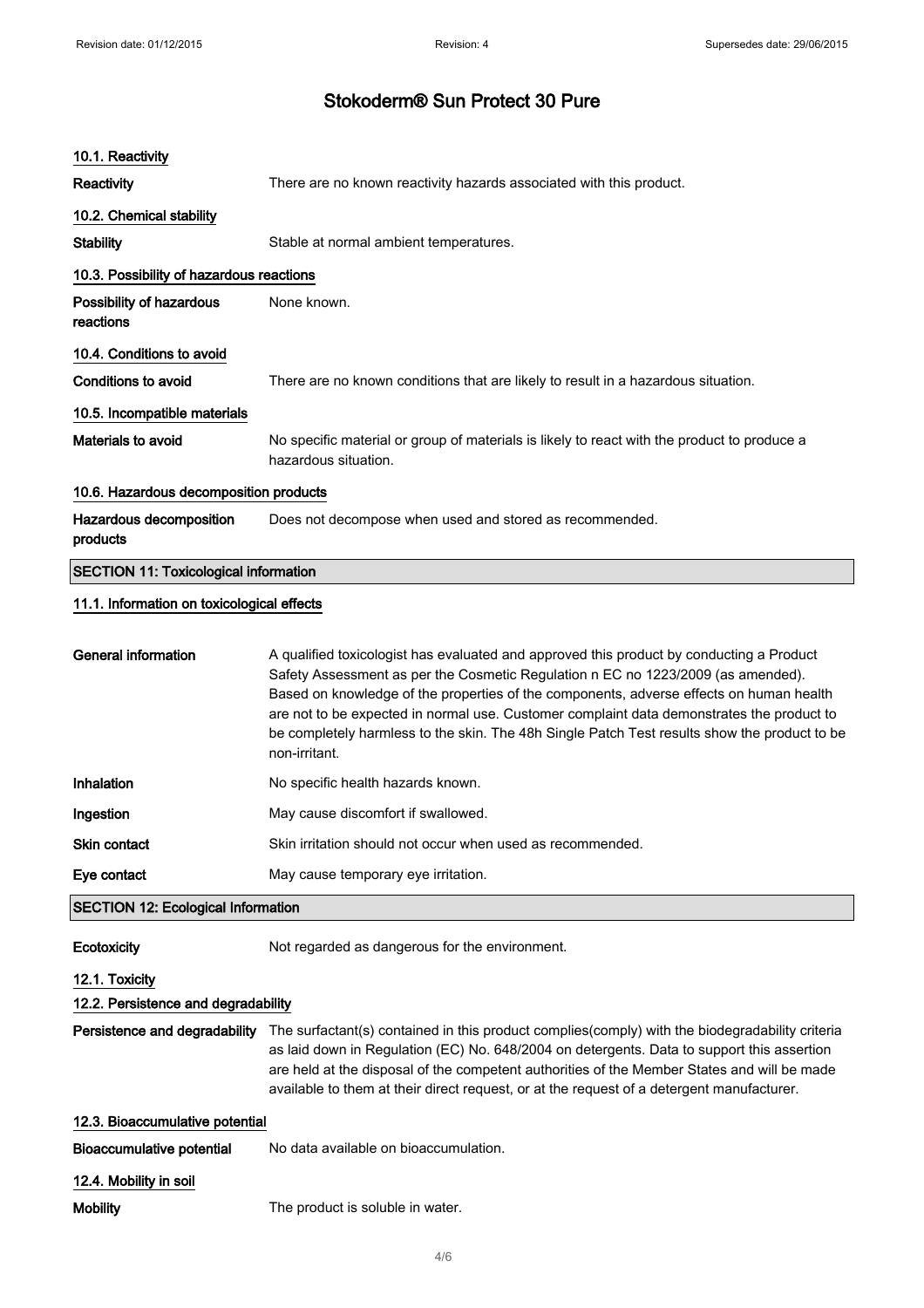| 12.5. Results of PBT and vPvB assessment                                                       |                                                                                                                                                                                                                                                                                 |  |
|------------------------------------------------------------------------------------------------|---------------------------------------------------------------------------------------------------------------------------------------------------------------------------------------------------------------------------------------------------------------------------------|--|
| Results of PBT and vPvB<br>assessment                                                          | This product does not contain any substances classified as PBT or vPvB.                                                                                                                                                                                                         |  |
| 12.6. Other adverse effects                                                                    |                                                                                                                                                                                                                                                                                 |  |
| Other adverse effects                                                                          | None known.                                                                                                                                                                                                                                                                     |  |
| <b>SECTION 13: Disposal considerations</b>                                                     |                                                                                                                                                                                                                                                                                 |  |
| 13.1. Waste treatment methods                                                                  |                                                                                                                                                                                                                                                                                 |  |
| <b>General information</b>                                                                     | When handling waste, the safety precautions applying to handling of the product should be<br>considered.                                                                                                                                                                        |  |
| <b>Disposal methods</b>                                                                        | Dispose of waste to licensed waste disposal site in accordance with the requirements of the<br>local Waste Disposal Authority. Reuse or recycle products wherever possible.                                                                                                     |  |
| <b>SECTION 14: Transport information</b>                                                       |                                                                                                                                                                                                                                                                                 |  |
| Road transport notes                                                                           | Not classified.                                                                                                                                                                                                                                                                 |  |
| Rail transport notes                                                                           | Not classified.                                                                                                                                                                                                                                                                 |  |
| Sea transport notes                                                                            | Not classified.                                                                                                                                                                                                                                                                 |  |
| Air transport notes                                                                            | Not classified.                                                                                                                                                                                                                                                                 |  |
| 14.1. UN number                                                                                |                                                                                                                                                                                                                                                                                 |  |
| Not applicable.                                                                                |                                                                                                                                                                                                                                                                                 |  |
| 14.2. UN proper shipping name                                                                  |                                                                                                                                                                                                                                                                                 |  |
| Not applicable.                                                                                |                                                                                                                                                                                                                                                                                 |  |
| 14.3. Transport hazard class(es)                                                               |                                                                                                                                                                                                                                                                                 |  |
| Not applicable.                                                                                |                                                                                                                                                                                                                                                                                 |  |
| 14.4. Packing group                                                                            |                                                                                                                                                                                                                                                                                 |  |
| Not applicable.                                                                                |                                                                                                                                                                                                                                                                                 |  |
| 14.5. Environmental hazards                                                                    |                                                                                                                                                                                                                                                                                 |  |
| Environmentally hazardous substance/marine pollutant<br>No.                                    |                                                                                                                                                                                                                                                                                 |  |
| 14.6. Special precautions for user                                                             |                                                                                                                                                                                                                                                                                 |  |
| Not applicable.                                                                                |                                                                                                                                                                                                                                                                                 |  |
|                                                                                                | 14.7. Transport in bulk according to Annex II of MARPOL73/78 and the IBC Code                                                                                                                                                                                                   |  |
| Transport in bulk according to Not applicable.<br>Annex II of MARPOL 73/78<br>and the IBC Code |                                                                                                                                                                                                                                                                                 |  |
| <b>SECTION 15: Regulatory information</b>                                                      |                                                                                                                                                                                                                                                                                 |  |
|                                                                                                | 15.1. Safety, health and environmental regulations/legislation specific for the substance or mixture                                                                                                                                                                            |  |
| <b>EU</b> legislation                                                                          | This is a cosmetic product regulated by Regulation EC no 1223/2009 (as amended) and is<br>thus exempt from the Safety Data Sheet requirements of Regulation EC no 453/2010. It is<br>also exempt from exempt from the classification and labelling rules of the Classification, |  |

Labelling and Packaging Regulation (EC) No 1272/2008.